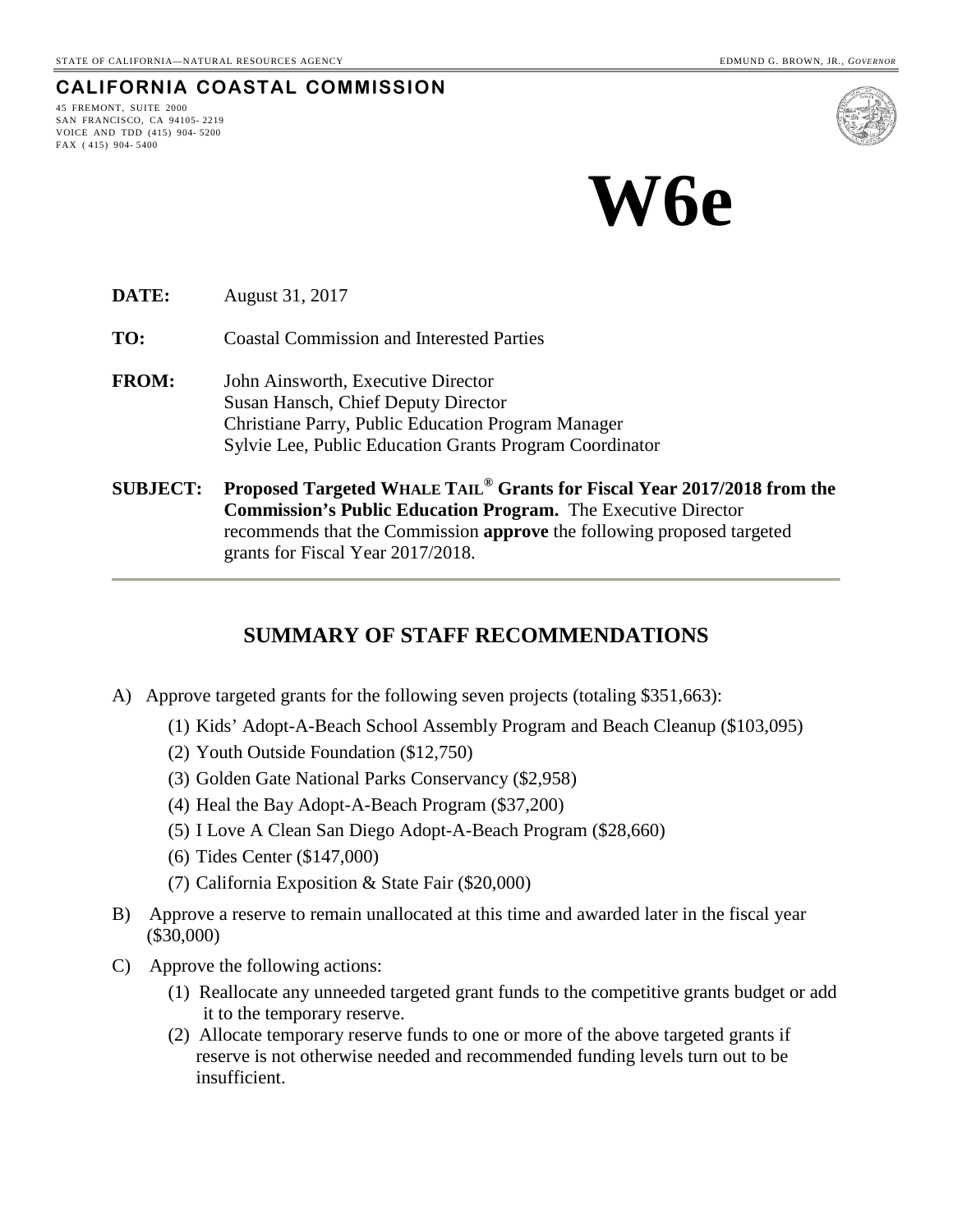# **I. MOTION AND RESOLUTION**

#### **Motion:**

*I move that the Commission approve the funding allocations set forth in the staff recommendation.* 

Staff recommends a **YES** vote on the foregoing motion. Passage of this motion will result in authorization of the Executive Director or his designee to enter into the appropriate agreements for disbursing the available funds. The motion passes only by affirmative vote of a majority of the Commissioners present.

#### **Resolution:**

*The Commission hereby approves and authorizes the Executive Director or his designee to:* 

 *a) enter into the appropriate contracts for seven targeted projects;* 

*b) set aside a temporary reserve of \$30,000;* 

*c) reallocate any unneeded targeted grant funds currently being approved to the WHALE TAIL® competitive grants budget or to the temporary reserve; and* 

*d) increase targeted grant amounts if necessary using temporary reserve funds.* 

# **II. INTRODUCTION**

The Commission's WHALE TAIL<sup>®</sup> grants offered by the Public Education Program support coastal and marine education projects to educate and involve the public in the protection of marine and coastal resources. These projects provide important benefits in advancing public understanding and support for the coast and ocean. Funding for this program comes from two sources: sales and renewals of the California WHALE TAIL® License Plate, and voluntary contributions to the Protect Our Coast and Oceans Fund on the state tax return form.

## **WHALE TAIL® License Plate**

The WHALE TAIL<sup>®</sup> License Plate was established as a mechanism through which the public can contribute funds to coastal and marine education programs in California. As of June 30, 2017, 243,735 license plates have been sold. After the DMV deducts administrative fees, funds from WHALE TAIL<sup>®</sup> Plate sales and renewals are divided between the California Beach and Coastal Enhancement Account (CBCEA) and the Environmental License Plate Fund (ELPF). An average of \$11 is deposited into the CBCEA for each new plate that is sold, and an average of \$19.85 per plate is deposited into the CBCEA from annual renewal fees. An equal amount per plate is deposited into the ELPF for all sequentially numbered WHALE TAIL<sup>®</sup> license plates sold. Additional fees that are charged for personalized plates also go into the ELPF. Altogether, from FY1997/98 through FY2016/17, WHALE TAIL® License Plate sales and renewal fees (plus miscellaneous other small fees) have contributed \$27.4 million to the CBCEA and \$68.1 million to the ELPF.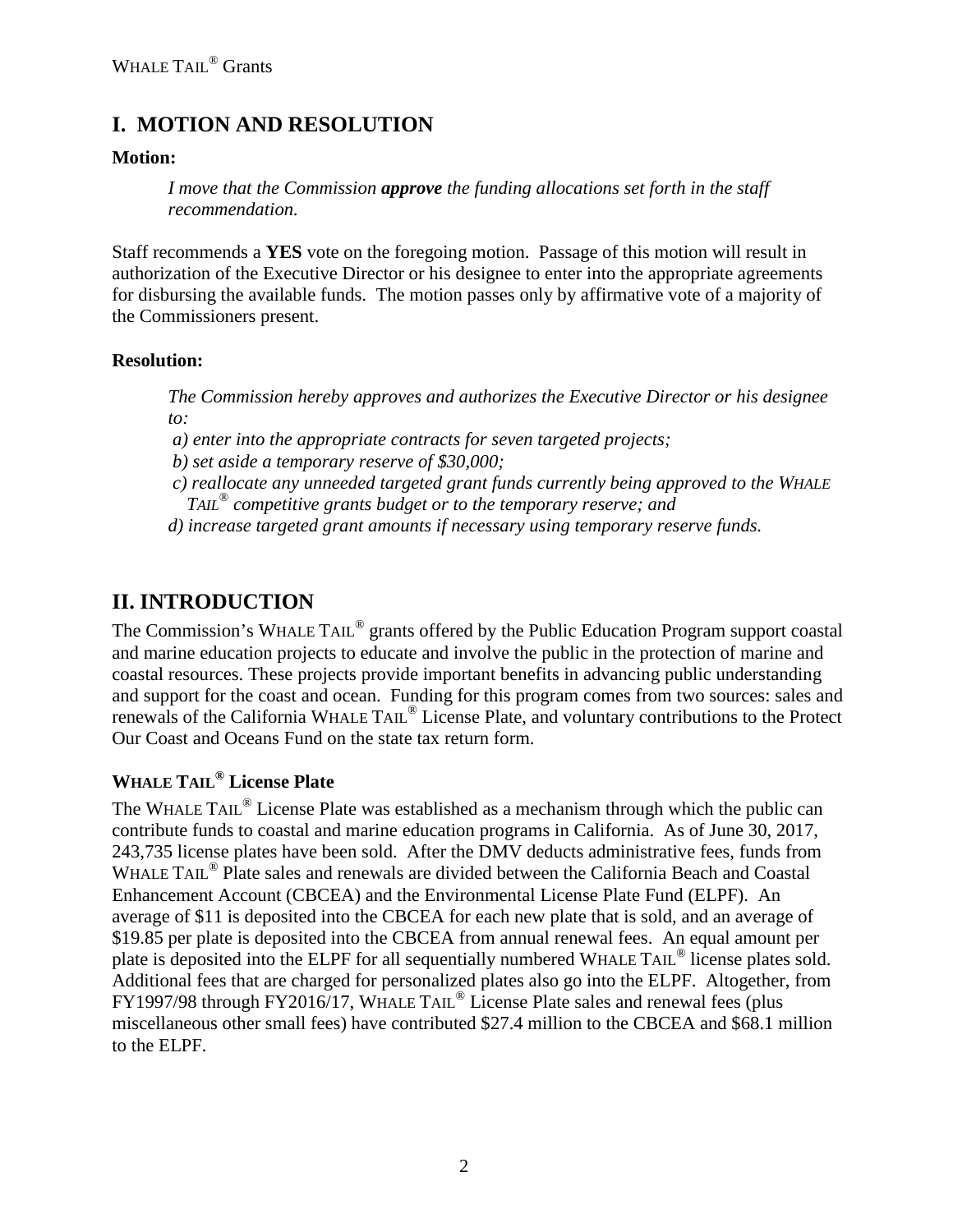The CBCEA funds the Coastal Commission's Public Education programs and work at the State Coastal Conservancy. The ELPF funds a variety of environmental programs in state agencies such as the Natural Resources Agency, California Conservation Corps, the Department of Forestry and Fire Protection, the Department of Fish and Wildlife, California State Parks, and many others.

California Vehicle Code Section 5067 dictates how the funds raised by sales of the WHALE TAIL® plate and deposited in the CBCEA account are to be used:

 *"Upon appropriation by the legislature, the money in the account (CBCEA) shall be allocated by the Controller as follows: (A) First to the California Coastal Commission for expenditure for the Adopt-A-Beach program, the Beach Cleanup Day program, coastal public education programs, and grants to local governments and nonprofit organizations for the costs of operating and maintaining public beaches related to these programs." (B) Second, from funds remaining after the allocation required under subparagraph (A), to the State Coastal Conservancy for coastal natural resource restoration and enhancement projects and for other projects consistent with the provisions of Division 21 (commencing with Section 31000) of the Public Resources Code* (as amended in 2004 in Budget Trailer Bill SB 1107).

#### **Protect Our Coast and Oceans Fund**

The Protect our Coast and Oceans "check box" on the California state tax return form was created pursuant to legislation authored in 2013 by Assemblymember Al Muratsuchi. Per Article 5.1 (Sections 18745-18748) that was added to Chapter 3 of the Revenue and Taxation Code:

*"All money designated under the Protect Our Coast and Oceans Fund space on a tax return ... shall be allocated as follows:* 

*(a) To the Franchise Tax Board and the Controller for reimbursement of all costs incurred by the Franchise Tax Board and the Controller in connection with their duties under this article.* 

*(b) (1) To the California Coastal Commission to support eligible programs awarded grants under the selection criteria established by the California Coastal Commission for the Whale Tail Grants Program, and for direct program-related expenses."* 

In January 2014, California taxpayers began making voluntary contributions to the Protect Our Coast and Oceans Fund while completing their state tax returns. As of June 30, 2017, \$995,810 has been donated to this fund.

#### **Public Education Grantmaking Budget and Timetable**

The enacted budget for FY2017/18 includes \$709,000 for Public Education local assistance grants: \$503,000 from the CBCEA and \$206,000 from the Protect Our Coast and Oceans Fund. This report describes the staff's recommendations for expenditure of these funds. The staff proposes to devote \$351,663 for grants to targeted projects; these are high priority projects that are linked to existing Commission programs and the goals identified in the Commission's Strategic Plan.

The staff further proposes to allocate approximately \$30,000 to a temporary reserve and the remaining \$327,337 to the competitive grants program for coastal and marine education projects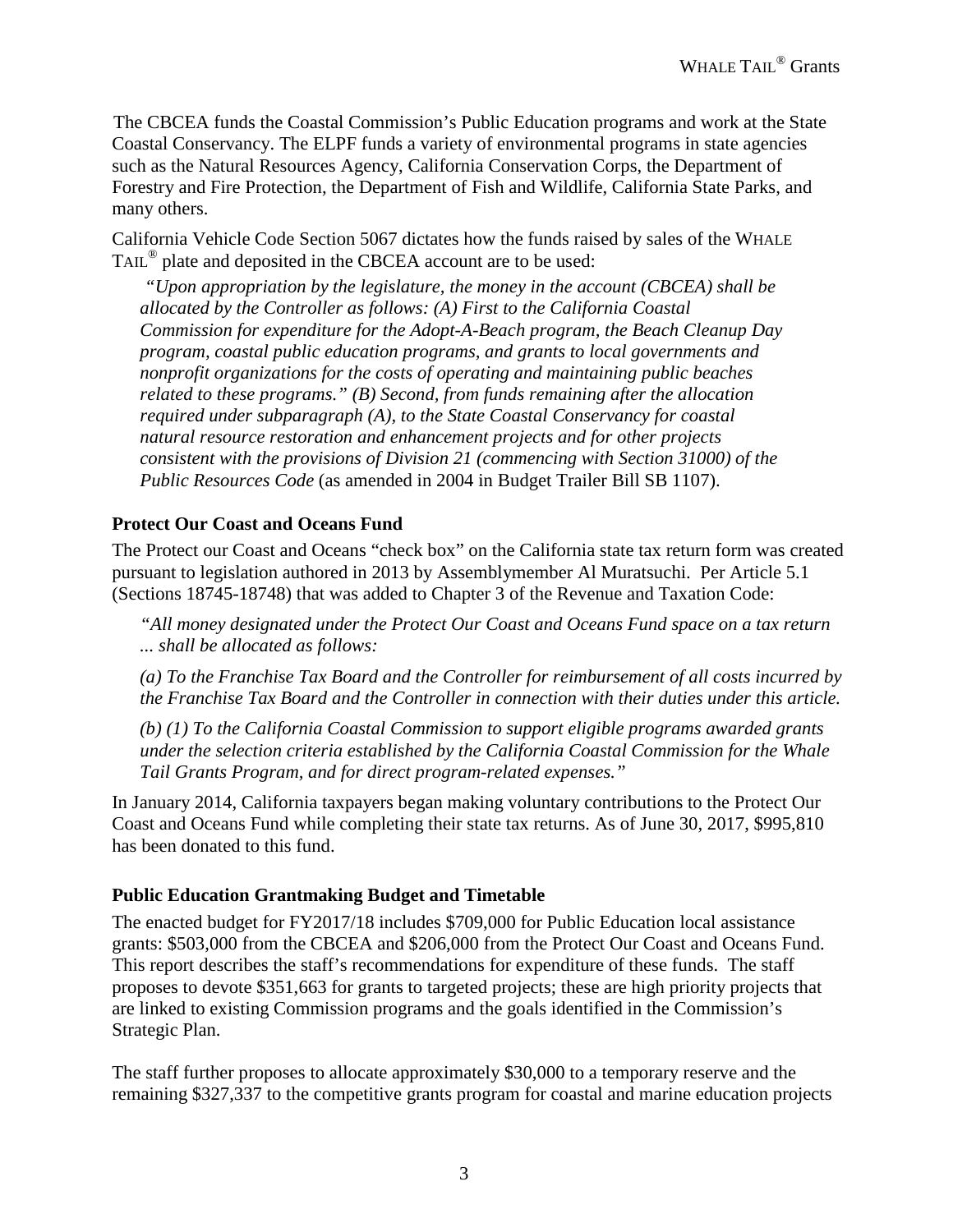throughout California. Commission action on the competitive grants will be required at a future meeting, expected in February 2018, following advertisement of the availability of grant funds and review of all submitted proposals.

# **III. APPROVAL OF TARGETED GRANTS FOR SEVEN PROJECTS**

The staff recommends seven projects for immediate funding. These projects are consistent with the legislative requirements and with the criteria applied to the competitive grants program. The grants will be subject to the same reporting requirements and rules as set forth for the WHALE TAIL® competitive grants. The staff is requesting approval of grants for the following projects:

- (1) Kids' Adopt-A-Beach School Assembly Program and Beach Cleanup (\$103,095)
	- a. Funds would be awarded to Friends of the Dunes, Marine Science Institute, Fresno Chaffee Zoo, Malibu Foundation for Environmental Education, Orange County Coastkeeper, I Love A Clean San Diego, and National Fisheries Conservation Center.
- (2) Youth Outside Foundation (\$12,750)
- (3) Beach Wheelchair Purchase (\$2,958)
	- a. Funds would be awarded to the Golden Gate National Parks Conservancy for a chair at San Francisco's Ocean Beach.
- (4) Heal the Bay Adopt-A-Beach Program (\$37,200)
- (5) I Love A Clean San Diego Adopt-A-Beach Program (\$28,660)
- (6) California Exposition & State Fair exhibit (\$20,000).
- (7) Tides Center Marine Education Project for K-12 educational resources (\$115,400) and the Community-Based Restoration and Education Program (\$31,600)

The staff also recommends that the grants listed above be funded from the following sources:

| <b>WHALE TAIL<sup>®</sup> License Plate</b><br>(CA Beach & Coastal Enhancement Account) | Voluntary contributions on state tax return<br>(Protect Our Coast and Oceans Fund) |
|-----------------------------------------------------------------------------------------|------------------------------------------------------------------------------------|
| Friends of the Dunes—\$15,000                                                           | Fresno Chaffee Zoo - \$7,500                                                       |
| I Love A Clean San Diego (Kids' AAB) -\$18,000                                          | Orange County Coastkeeper—\$18,000                                                 |
| Malibu Foundation-\$21,000                                                              | Youth Outside-\$12,750                                                             |
| Marine Science Institute - \$14,500                                                     | I Love A Clean San Diego (AAB) - \$28,660                                          |
| National Fisheries Conservation Center - \$9,095                                        | Tides Center (community restoration)—\$31,600                                      |
| Heal the Bay $-$ \$37,200                                                               |                                                                                    |
| Golden Gate Nat'l Parks (wheelchair)-\$2,958                                            |                                                                                    |
| Cal Expo & State Fair-\$20,000                                                          |                                                                                    |
| Tides Center (statewide education)-\$115,400                                            |                                                                                    |
| Total Targeted Grants-\$253,153                                                         | <b>Total Targeted Grants-\$98,510</b>                                              |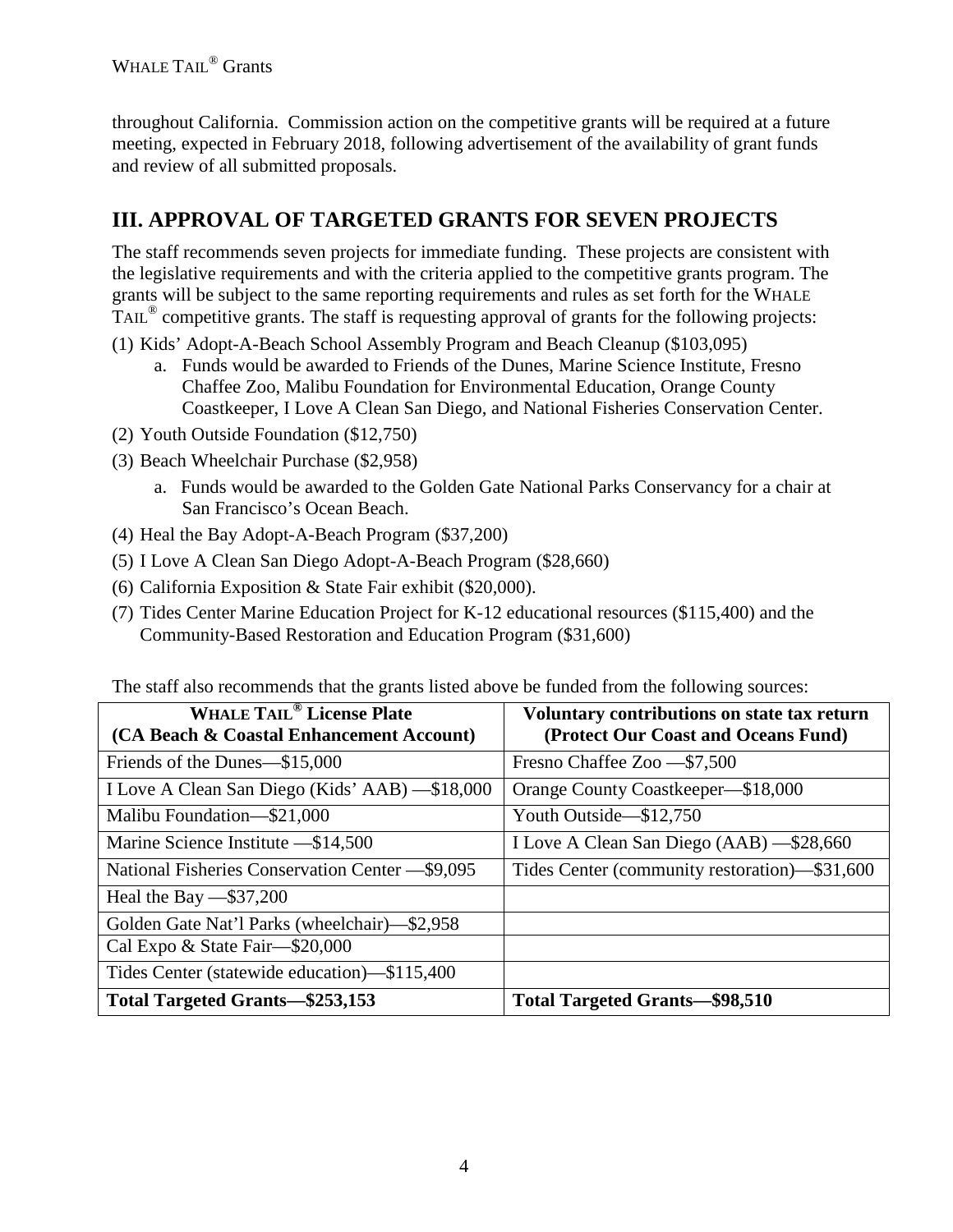## **(1) \$103,095 FOR KIDS' ADOPT-A-BEACH SCHOOL ASSEMBLY PROGRAM AND BEACH CLEANUP**

This program targets low-income schools from coastal and inland communities and currently involves approximately upwards of 8,000 children a year. The program was started in Los Angeles County in 1993 by the Malibu Foundation for Environmental Education with the support of the Coastal Commission, and has expanded into five additional locations, coordinated by separate partner grantees – San Diego (I Love a Clean San Diego), Orange County (Orange County Coastkeeper), Fresno (Chaffee Zoo), San Francisco (Marine Science Institute), and Humboldt Bay (Friends of the Dunes). The assembly involves a PowerPoint presentation and discussion of the dangers of debris in the world's oceans, recycling, litter reduction, and the storm drain system. The presentation helps to inspire children to care for the marine environment. Teachers are provided with additional related activities to conduct with their classes. At the end of the school year, the students are taken on a field trip to participate in "Kids' Ocean Day," at selected beaches. The event coincides with World Oceans Day on June 8th. The program provides bus transportation to the beach. At Kid's Ocean Day, students participate in a beach cleanup and create an aerial art display by standing in formation to spell out an ocean conservation message which is photographed from above. (Aerial art coordination is funded through a grant to the National Fisheries Conservation Center.)

**Program History.** In 1998 the program came to the San Francisco Bay Area, where the program is now being coordinated by Marine Science Institute. In 1999 the Commission launched a program in San Diego. In 2001 the program expanded inland for Fresno students to travel to Monterey Bay, and in 2002 it expanded to Humboldt County. In 2003, sites were added in Orange County and San Luis Obispo County (this site held its final program in 2008). The Commission has provided the program with the following support, divided each year into grants to multiple partner organizations:

| Year        | <b>Amount</b> | Year      | Amount    | Year      | Amount   | Year      | Amount    |
|-------------|---------------|-----------|-----------|-----------|----------|-----------|-----------|
| FY1998/99   | \$28,000      | FY2003/04 | \$84,700  | FY2008/09 | \$86,900 | FY2013/14 | \$100,314 |
| FY1999/2000 | \$28,000      | FY2004/05 | \$88,500  | FY2009/10 | \$86,900 | FY2014/15 | \$95,000  |
| FY2000/01   | \$40,000      | FY2005/06 | \$88,500  | FY2010/11 | \$86,900 | FY2015/16 | \$97,713  |
| FY2001/02   | \$54,000      | FY2006/07 | \$107,740 | FY2011/12 | \$86,900 | FY2016/17 | \$109,470 |
| FY2002/03   | \$85,500      | FY2007/08 | \$98,500  | FY2012/13 | \$95,600 |           |           |

**Proposal.** For FY2017/18, the staff proposes a total of \$103,095 to continue programs in the geographic regions listed above. This funding level would provide the same level of support as last year for most of the grantees, with a slightly smaller grant in San Francisco due to not renewing a one-time increase in funding for a public relations consultant to help generate media coverage of the Bay Area event.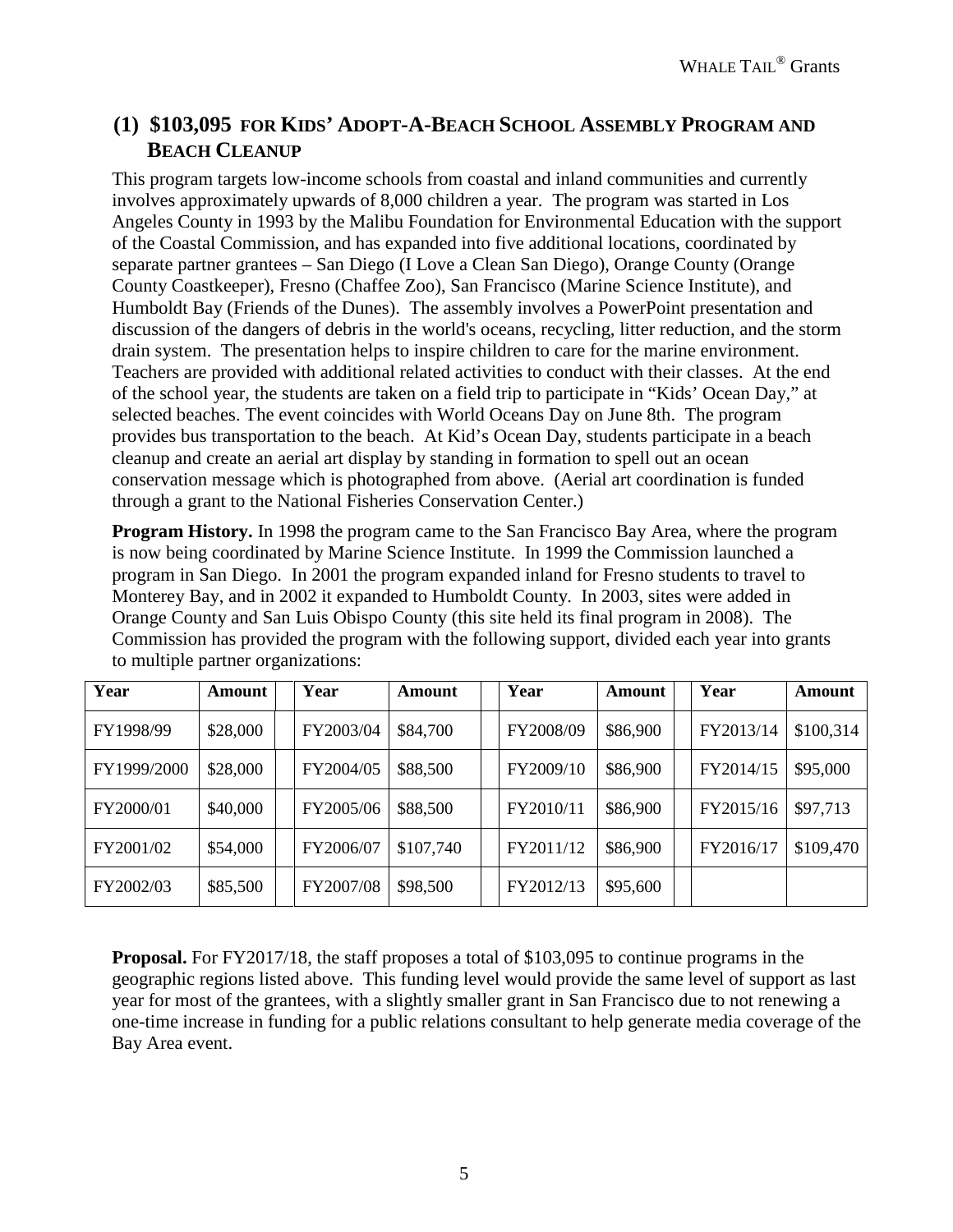## WHALE TAIL<sup>®</sup> Grants



## **(2) \$12,750 FOR YOUTH OUTSIDE FOR CULTURAL RELEVANCY TRAININGS**

Youth Outside is a nonprofit organization that funds outdoor trips for Bay Area youth but also leads training programs that foster culturally relevant outdoor education programs. The trainings focus on social and environmental justice and are aimed at helping leaders of outdoor youth programs—and their broader organizations—become more culturally competent.

**Program History.** The Coastal Commission has not previously funded Youth Outside.

**Proposal.** Youth Outside would provide two 1-day regional trainings for our WHALE TAIL<sup>®</sup> grantees on the topic of pursuing equity and inclusion in environmental education. One would be held in northern California and one in southern California. The training is aimed at providing participants with a greater understanding of the intersection between cultural relevancy, equity and inclusion as they relate to environmental education and to their work specifically. Participants will explore how to make their WHALE TAIL<sup>®</sup> grant-funded programs more culturally relevant, including examining current programming for implicit biases. This grant would provide funding for the trainings and related costs, and would also help cover participant expenses.

## **(3) \$2,958 FOR GOLDEN GATE NATIONAL PARKS CONSERVANCY FOR BEACH WHEELCHAIR**

One of the goals of the Commission's education and access programs is to help make it possible for *all* citizens of the state to experience the coast firsthand. With large balloon tires that are able to move across soft sand, beach wheelchairs expand coastal access for people who have difficulty walking due to disability, injury, or old age.

**Program History.** Over the years, the Commission has helped numerous California beaches acquire a total of 62 beach wheelchairs to lend to members of the public. These chairs were purchased with \$118,413 from WHALE TAIL® grants and \$14,175 from funds received from a lawsuit settlement over the 1990 *American Trader* oil spill.

**Proposal.** *One chair at Ocean Beach in San Francisco*: San Francisco's Ocean Beach is a long, flat, popular beach with convenient access including a ramp down to the sand. There is currently no wheelchair at this beach. A wheelchair would be purchased by the Golden Gate National Parks Conservancy to be housed in a storage locker for visitors to use to access the sand.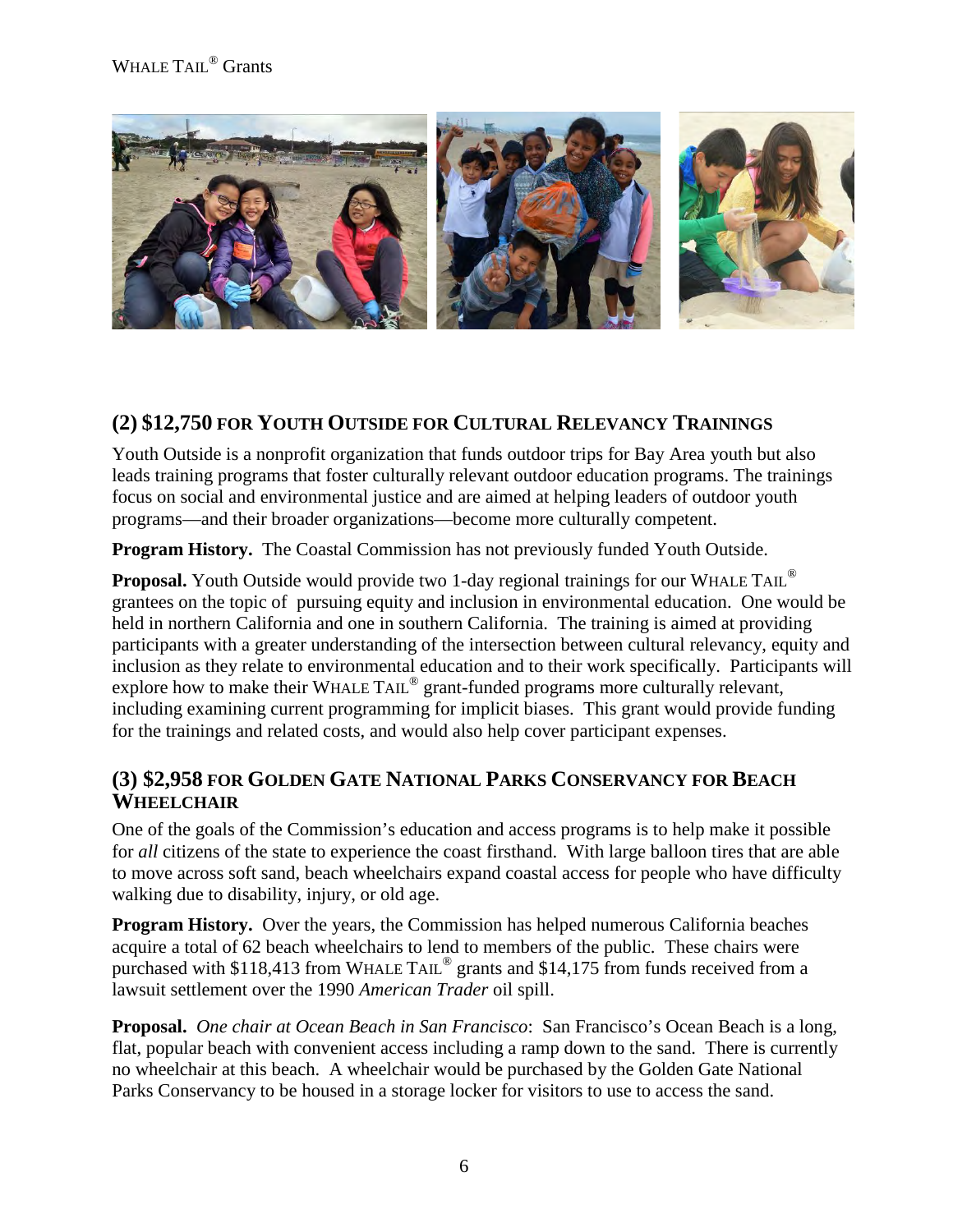# **(4) \$37,200 FOR HEAL THE BAY'S ADOPT-A-BEACH PROGRAM**

Heal the Bay serves as the coordinator for both the Adopt-A-Beach Program and Coastal Cleanup Day for Los Angeles County. As the coordinator of the Adopt-A-Beach program, the organization arranges cleanups for hundreds of groups of Adopt-A-Beach volunteers committed to cleaning a beach three times and provides them with supplies. Heal the Bay also hosts monthly zero-waste "Nothin' But Sand" public cleanup events; maintains an interactive database where cleanup volunteers enter data on their trash collected and the public can run reports and view and graph the data; and also offers an educational component.

This educational component includes presentations to all cleanup volunteers about urban runoff, the watershed system, marine debris, and pollution prevention; bus transportation to bring students from underserved schools to the beach (to clean up, enjoy the seashore, and take an educational tour of a nearby sewage treatment plant); having students analyze data about the trash collected; and downloadable lesson plans for teachers.

**Program History.** Heal the Bay received three competitive Adopt-A-Beach grants in FY1998/99 through FY2000/01. Beginning in FY2002/03, the Commission has supported Heal the Bay's extensive Adopt-A-Beach Program with \$30,000 a year through the targeted grants program instead. Since Adopt-A-Beach is a Coastal Commission program, it fits the goal of the targeted grants by carrying out activities associated with Commission programs. Heal the Bay's Adopt-A-Beach Program is highly innovative and reaches over 30,000 people annually.

**Proposal.** Staff proposes providing a \$30,000 grant for Heal the Bay to continue its extensive Adopt-A-Beach Program as described above. Staff proposes to add an additional \$7,200 this year for Heal the Bay to hire a public relations consultant to help generate media coverage of one of the Adopt-A-Beach cleanup events, in order to promote the Adopt-A-Beach program and the support it receives from the WHALE TAIL® license plate.

# **(5) \$28,660 FOR I LOVE A CLEAN SAN DIEGO'S ADOPT-A-BEACH PROGRAM**

I Love A Clean San Diego (ILACSD) coordinates San Diego County's Adopt-A-Beach Program as well as the Kids' School Assembly and Beach Cleanup Program, and also serves as a coordinator for Coastal Cleanup Day. In addition to operating a standard Adopt-A-Beach program in San Diego, ILACSD includes a number of enhanced features such as acknowledging volunteers by placing placards with their group names at 77 different stretches of adopted beach; delivering interpretive presentations to volunteers at their cleanups; coordinating cleanups at inland waterways that drain to the coast; hosting an interactive Adopt-A-Beach web page; installing and maintaining "do-it-yourself" (DIY) beach cleanup stations at Mission Bay, Encinitas, and Carlsbad; and leading zero-waste beach cleanups by stocking supply kits made of reusable cleanup materials for volunteers to borrow and actively encouraging volunteers to bring their own reusable supplies to cleanups.

| ) chhance ns Aught-A-Deach program. Targeted grams to further support the program were. |          |  |           |          |  |           |          |  |  |  |
|-----------------------------------------------------------------------------------------|----------|--|-----------|----------|--|-----------|----------|--|--|--|
| Year                                                                                    | Amount   |  | Year      | Amount   |  | Year      | Amount   |  |  |  |
| FY2004/05                                                                               | \$27,000 |  | FY2009/10 | \$26,000 |  | FY2013/14 | \$29,550 |  |  |  |
| FY2005/06                                                                               | \$25,000 |  | FY2010/11 | \$21,000 |  | FY2014/15 | \$29,550 |  |  |  |

**Program History.** In FY2002/03, ILACSD received a \$20,000 competitive WHALE TAIL<sup>®</sup> Grant to enhance its Adopt-A-Beach program. Targeted grants to further support the program were: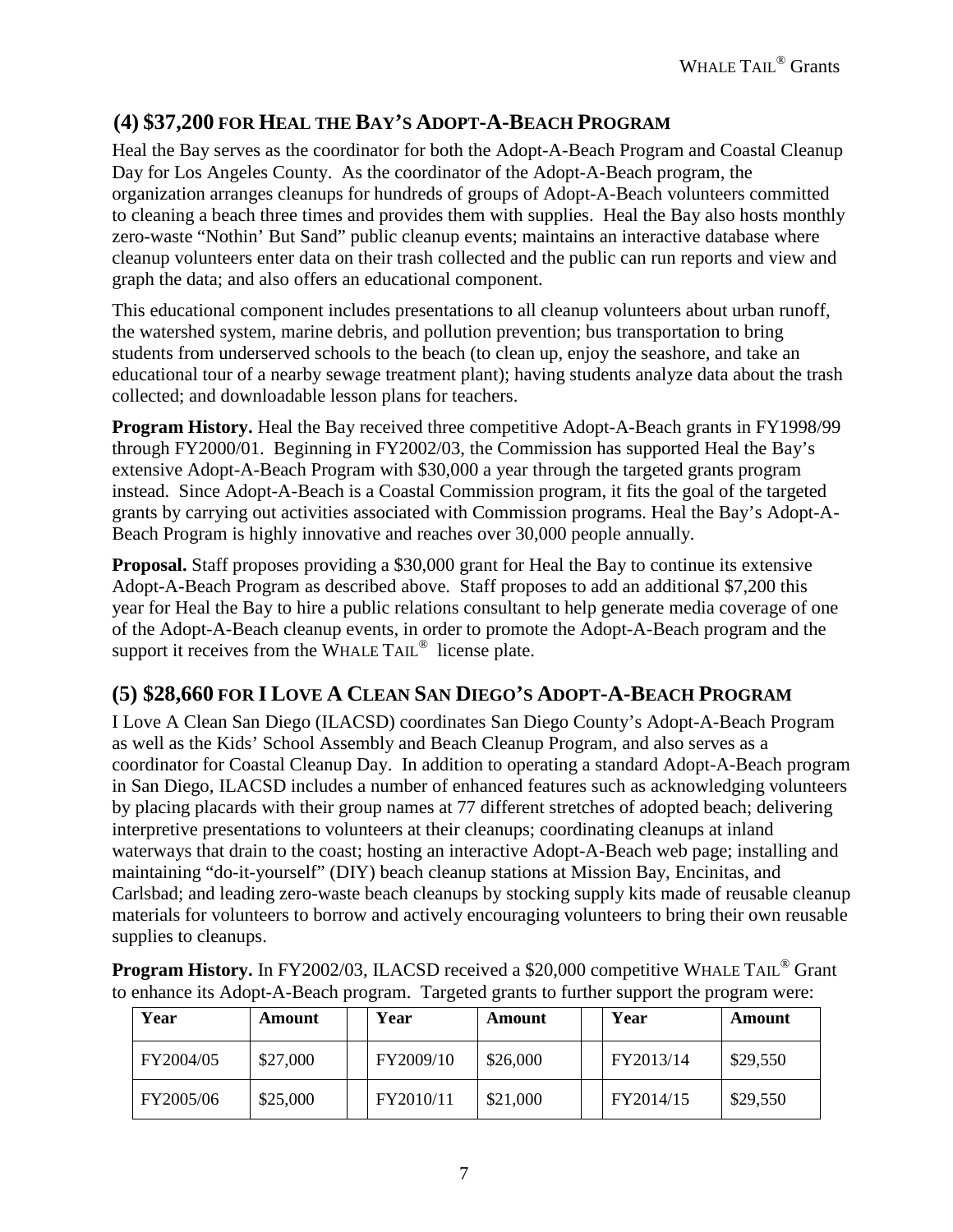| FY2007/08 | \$22,500 | FY2011/12 | \$25,600 | FY2015/16 | \$29,640 |
|-----------|----------|-----------|----------|-----------|----------|
| FY2008/09 | \$26,100 | FY2012/13 | \$27,000 | FY2016/17 | \$28,660 |

**Proposal.** Staff proposes providing I Love A Clean San Diego with a targeted grant of \$28,660 to continue the Adopt-A-Beach Program. ILACSD plans to use the money to continue its extensive Adopt-A-Beach Program as described above.

## **(6) \$20,000 FOR CALIFORNIA EXPOSITION & STATE FAIR EXHIBIT**

Cal Expo, a state agency that does not receive any government funding, operates the annual California State Fair. For the past four years, with support from the WHALE TAIL<sup>®</sup> Grants Program, the Fair featured an exhibit about the coast and ocean. First named "Beach Buddy Adventure" and later "Whale Tales," it featured live animals on display and oversized sea life artwork, and stations were set up to teach visitors about different threats to ocean health (including marine debris, ocean acidification, aquatic invasive species, urban runoff, and overfishing). The stations were staffed by members of the Sacramento Regional Conservation Corps (primarily highly at-risk young adults), who received training about the ocean challenges, which they in turn presented to visitors. The Coastal Commission's Public Education staff also contributed to the fair by providing informational content for the exhibit and staffing a table to do outreach to fairgoers. The exhibit recognized the Coastal Commission as the sponsor and also featured a Coastal Cleanup Day display and a giant WHALE TAIL® license plate photo op (with a cut-out for people to put their face in).

**Program History.** Cal Expo received a competitive WHALE TAIL<sup>®</sup> grant of \$40,000 for the 2014 fair and targeted grants of \$40,000 for the 2015 and 2017 fairs. The Coastal Commission provided a \$50,000 targeted grant for the 2016 fair, which included \$40,000 for the "Whale Tales" exhibit featuring coastal issues and a special \$10,000 contribution for the fair to feature a giant sand sculpture commemorating the  $40<sup>th</sup>$  anniversary of the Coastal Act. The exhibits were very successful, reaching over 100,000 visitors each year.

**Proposal.** For the 2018 fair, the staff is proposing to partner with California State Parks and share the cost by jointly sponsoring an exhibit. The exhibit would retain an ocean and coastal theme and continue to showcase live animals and information on how people can take positive steps to improving their impact on the marine environment. With this new grant, the Coastal Commission would be supporting valuable marine education while receiving an opportunity for tremendous publicity for the Commission and the WHALE TAIL® License Plate. The project is particularly beneficial because it reaches inland audiences that are less likely to be served by coastal and marine educational programs and be as knowledgeable about coastal access opportunities.

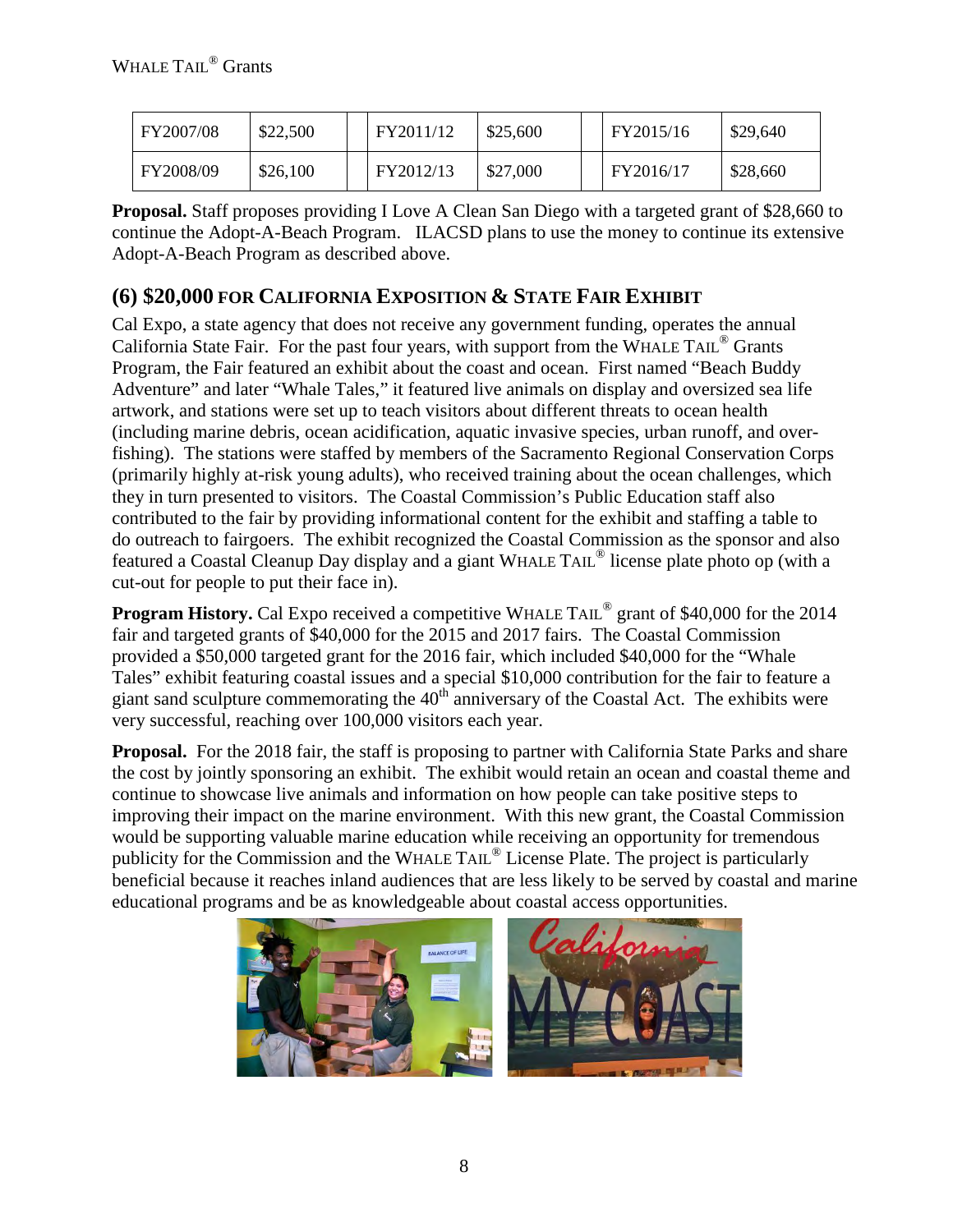## **(7) \$147,000 FOR THE TIDES CENTER/MARINE EDUCATION PROJECT FOR THE COMMUNITY-BASED RESTORATION AND EDUCATION PROGRAM (\$31,600) AND SCHOOL-BASED MARINE EDUCATION (\$115,400)**

The Marine Education Project (MEP) is a project of the nonprofit Tides Center in partnership with the Commission's Public Education Program. The mission of MEP is to preserve and restore the biodiversity and health of California's coastal and marine ecosystems through scientifically-supported community involvement, education, and action. The MEP programs that would receive WHALE TAIL<sup>®</sup> funding are: the Community-Based Restoration and Education Program (CBREP), which mobilizes volunteers to restore habitat at Upper Newport Bay and uses this program as a model for other similar projects statewide; and the statewide School-Based Marine Education Program.

| Year      | <b>Amount</b> | Year      | Amount   | Year      | Amount    |
|-----------|---------------|-----------|----------|-----------|-----------|
| FY2000/01 | \$15,000      | FY2008/09 | \$35,000 | FY2012/13 | \$80,000  |
| FY2003/04 | \$20,000      | FY2009/10 | \$48,800 | FY2013/14 | \$106,000 |
| FY2005/06 | \$79,800      | FY2010/11 | \$68,500 | FY2014/15 | \$47,500  |
| FY2007/08 | \$72,000      | FY2011/12 | \$80,500 |           |           |

**Program History.** Coastal Commission funding has supported CBREP in the following amounts:

(Additional funding in FY2004/05 and FY2016/17 was approved but never awarded and later reallocated after it ended up not being needed.)

| Year      | Amount   | .<br>Year | Amount   | Year      | <b>Amount</b> |
|-----------|----------|-----------|----------|-----------|---------------|
| FY2003/04 | \$88,400 | FY2008/09 | \$62,000 | FY2013/14 | \$99,000      |
| FY2004/05 | \$81,700 | FY2009/10 | \$70,500 | FY2014/15 | \$100,700     |
| FY2005/06 | \$80,000 | FY2010/11 | \$70,400 | FY2015/16 | \$103,000     |
| FY2006/07 | \$35,500 | FY2011/12 | \$82,000 | FY2016/17 | \$114,000     |
| FY2007/08 | \$56,000 | FY2012/13 | \$88,000 |           |               |

WHALE TAIL<sup>®</sup> grants were also made to support school-based marine education as follows:

**Proposal.** \$115,400 from this grant would allow the Marine Education Project to continue to provide school-based marine education resources for students throughout California and to conduct teacher trainings. Activities this coming year would include promoting "Coastal Voices," a new coastal science and civics curriculum for high school students; and holding teacher workshops around the state to train formal and informal educators in how to use this curriculum in classrooms. MEP staff would also coordinate a statewide children's art and poetry contest, arrange the lending of the winning artwork for public viewing at various venues around California, and promote coastal stewardship activities statewide.

A separate \$31,600 would support MEP's Community-Based Restoration and Education Program (CBREP) which promotes coastal stewardship by mobilizing community volunteers to restore